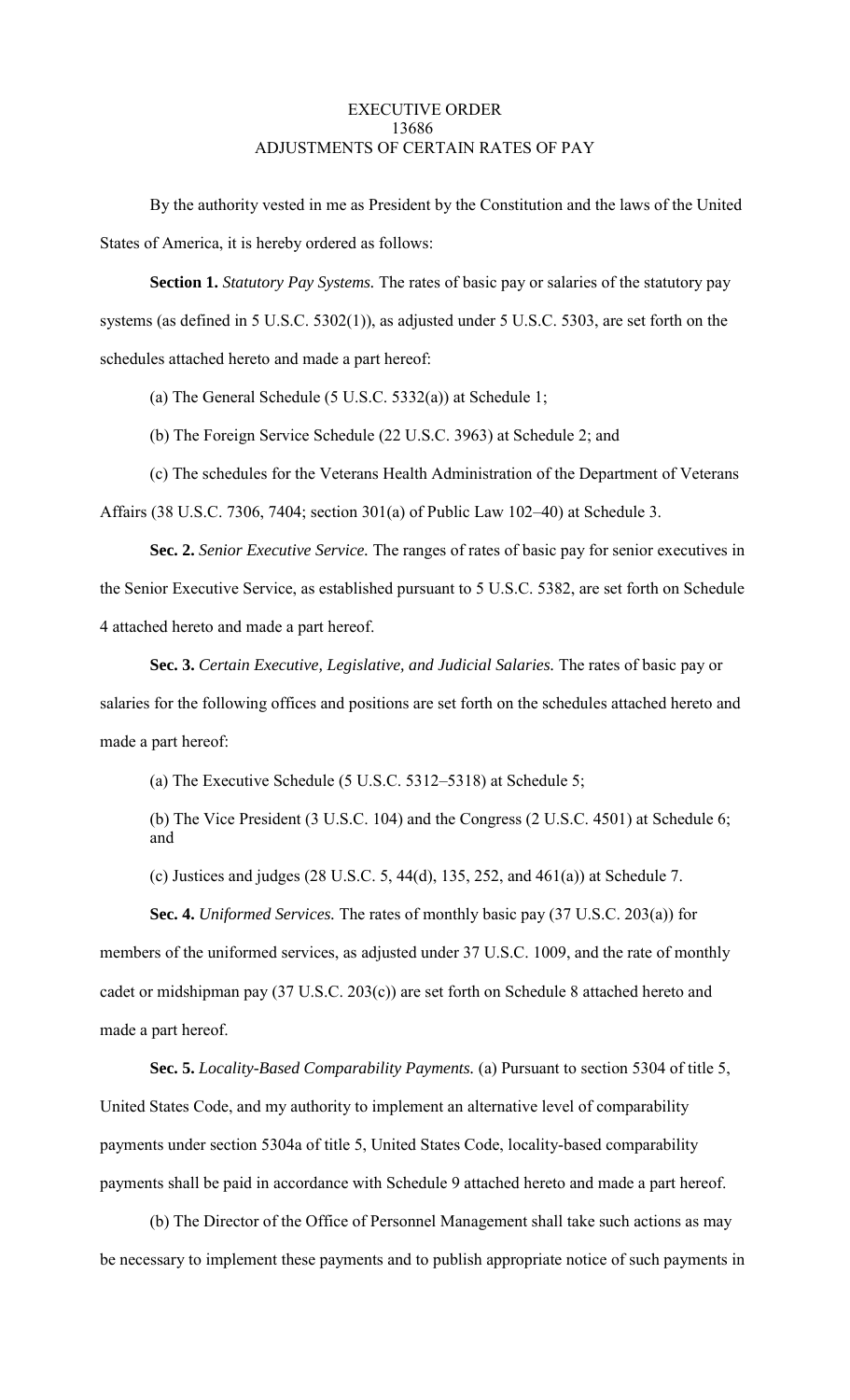the *Federal Register*.

**Sec. 6.** *Administrative Law Judges.* Pursuant to section 5372 of title 5, United States Code, the rates of basic pay for administrative law judges are set forth on Schedule 10 attached hereto and made a part hereof.

**Sec. 7.** *Effective Dates.* Schedule 8 is effective January 1, 2015. The other schedules contained herein are effective on the first day of the first applicable pay period beginning on or after January 1, 2015.

**Sec. 8.** *Prior Order Superseded.* Executive Order 13655 of December 23, 2013, is superseded as of the effective dates specified in section 7 of this order.

# BARACK OBAMA

THE WHITE HOUSE, December 19, 2014.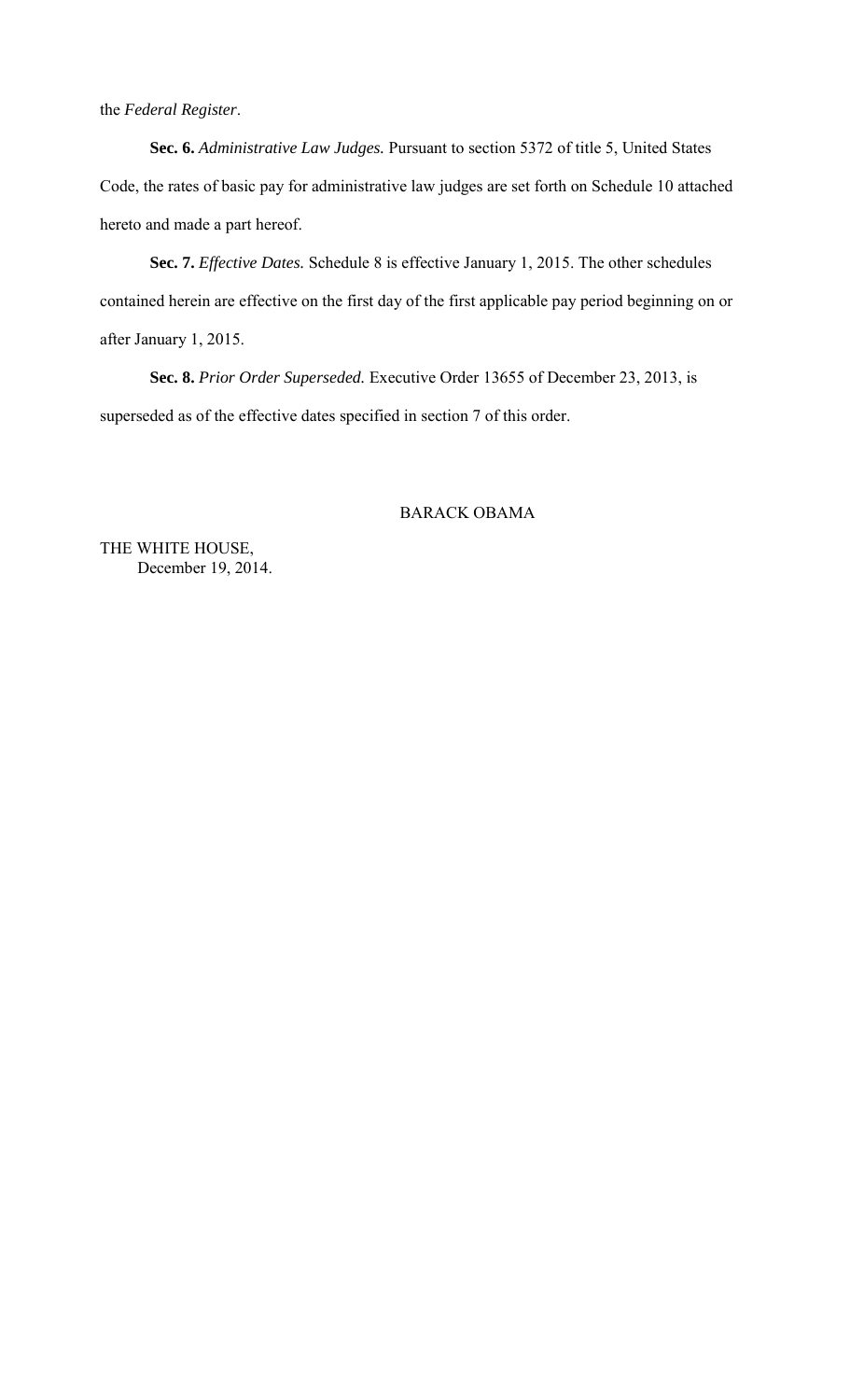| <b>SCHEDULE 1--GENERAL SCHEDULE</b> |  |
|-------------------------------------|--|
|-------------------------------------|--|

|          | (Effective on the first day of the first applicable pay period beginning on or after January 1, 2015) |          |          |          |          |          |          |          |          |          |
|----------|-------------------------------------------------------------------------------------------------------|----------|----------|----------|----------|----------|----------|----------|----------|----------|
|          |                                                                                                       | 2        | 3        | 4        | 5        | 6        |          | 8        | 9        | 10       |
| $GS-1$   | \$18,161                                                                                              | \$18,768 | \$19,372 | \$19,973 | \$20,577 | \$20,931 | \$21,528 | \$22,130 | \$22,153 | \$22,712 |
| $GS-2$   | 20,419                                                                                                | 20,905   | 21,581   | 22,153   | 22,403   | 23,062   | 23,721   | 24,380   | 25,039   | 25,698   |
| $GS-3$   | 22,279                                                                                                | 23,022   | 23,765   | 24,508   | 25, 251  | 25,994   | 26,737   | 27,480   | 28,223   | 28,966   |
| $GS-4$   | 25,011                                                                                                | 25,845   | 26,679   | 27,513   | 28,347   | 29,181   | 30,015   | 30,849   | 31,683   | 32,517   |
| $GS-5$   | 27,982                                                                                                | 28,915   | 29,848   | 30,781   | 31,714   | 32,647   | 33,580   | 34,513   | 35,446   | 36,379   |
| $GS-6$   | 31,192                                                                                                | 32,232   | 33,272   | 34,312   | 35, 352  | 36,392   | 37,432   | 38,472   | 39,512   | 40,552   |
| $GS - 7$ | 34,662                                                                                                | 35,817   | 36,972   | 38,127   | 39,282   | 40,437   | 41,592   | 42,747   | 43,902   | 45,057   |
| $GS-8$   | 38,387                                                                                                | 39,667   | 40,947   | 42,227   | 43,507   | 44,787   | 46,067   | 47,347   | 48,627   | 49,907   |
| $GS-9$   | 42,399                                                                                                | 43,812   | 45,225   | 46,638   | 48,051   | 49,464   | 50,877   | 52,290   | 53,703   | 55,116   |
| $GS-10$  | 46,691                                                                                                | 48,247   | 49,803   | 51,359   | 52,915   | 54,471   | 56,027   | 57,583   | 59,139   | 60,695   |
| $GS-11$  | 51,298                                                                                                | 53,008   | 54,718   | 56,428   | 58,138   | 59,848   | 61,558   | 63,268   | 64,978   | 66,688   |
| $GS-12$  | 61,486                                                                                                | 63,536   | 65,586   | 67,636   | 69,686   | 71,736   | 73,786   | 75,836   | 77,886   | 79,936   |
| $GS-13$  | 73,115                                                                                                | 75,552   | 77,989   | 80,426   | 82,863   | 85,300   | 87,737   | 90,174   | 92,611   | 95,048   |
| $GS-14$  | 86,399                                                                                                | 89,279   | 92,159   | 95,039   | 97,919   | 100,799  | 103,679  | 106,559  | 109,439  | 112,319  |
| $GS-15$  | 101,630                                                                                               | 105,018  | 108,406  | 111,794  | 115,182  | 118,570  | 121,958  | 125,346  | 128,734  | 132,122  |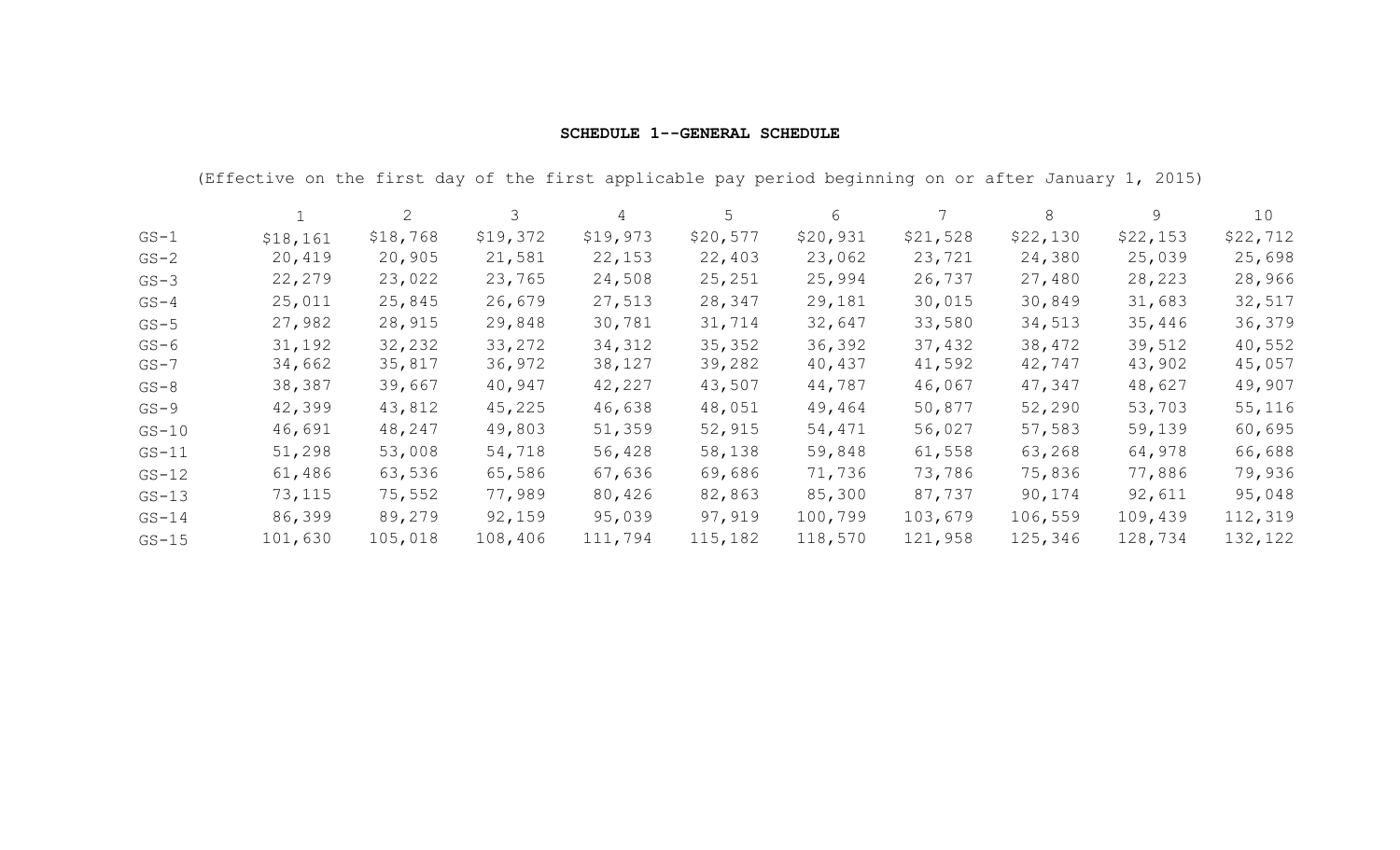| Step | Class     | Class<br>2 | Class    | Class<br>4 | Class<br>5 | Class<br>6 | Class    | Class<br>8 | Class<br>9 |
|------|-----------|------------|----------|------------|------------|------------|----------|------------|------------|
|      |           |            |          |            |            |            |          |            |            |
|      | \$101,630 | \$82,350   | \$66,728 | \$54,069   | \$43,812   | \$39,166   | \$35,014 | \$31,301   | \$27,982   |
| 2    | 104,679   | 84,821     | 68,730   | 55,691     | 45,126     | 40,341     | 36,064   | 32,240     | 28,821     |
| 3    | 107,819   | 87,365     | 70,792   | 57,362     | 46,480     | 41,551     | 37,146   | 33,207     | 29,686     |
| 4    | 111,054   | 89,986     | 72,915   | 59,083     | 47,875     | 42,798     | 38,261   | 34,203     | 30,577     |
| 5    | 114,385   | 92,686     | 75,103   | 60,855     | 49,311     | 44,082     | 39,409   | 35,230     | 31,494     |
| 6    | 117,817   | 95,466     | 77,356   | 62,681     | 50,790     | 45,404     | 40,591   | 36,286     | 32,439     |
|      | 121,352   | 98,330     | 79,677   | 64,561     | 52,314     | 46,766     | 41,809   | 37,375     | 33,412     |
| 8    | 124,992   | 101,280    | 82,067   | 66,498     | 53,883     | 48,169     | 43,063   | 38,496     | 34,414     |
| 9    | 128,742   | 104,319    | 84,529   | 68,493     | 55,500     | 49,614     | 44,355   | 39,651     | 35,447     |
| 10   | 132,122   | 107,448    | 87,065   | 70,548     | 57,165     | 51,103     | 45,685   | 40,841     | 36,510     |
| 11   | 132,122   | 110,672    | 89,677   | 72,664     | 58,880     | 52,636     | 47,056   | 42,066     | 37,605     |
| 12   | 132,122   | 113,992    | 92,367   | 74,844     | 60,646     | 54,215     | 48,468   | 43,328     | 38,734     |
| 13   | 132,122   | 117,411    | 95,138   | 77,089     | 62,465     | 55,841     | 49,922   | 44,628     | 39,896     |
| 14   | 132,122   | 120,934    | 97,992   | 79,402     | 64,339     | 57,517     | 51,419   | 45,967     | 41,093     |

## **SCHEDULE 2--FOREIGN SERVICE SCHEDULE**

(Effective on the first day of the first applicable pay period beginning on or after January 1, 2015)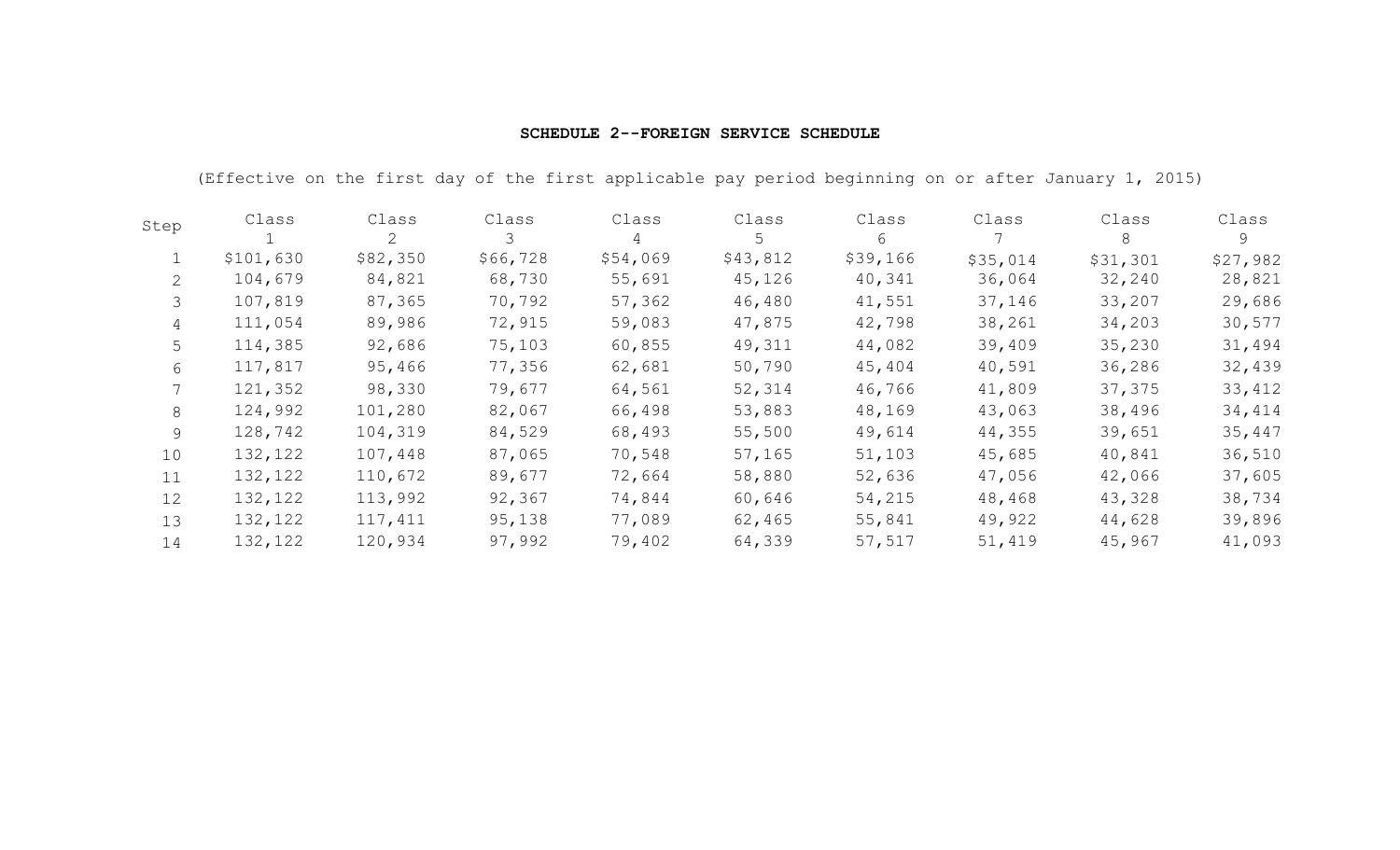### **SCHEDULE 3--VETERANS HEALTH ADMINISTRATION SCHEDULES DEPARTMENT OF VETERANS AFFAIRS**

(Effective on the first day of the first applicable pay period beginning on or after January 1, 2015)

Schedule for the Office of the Under Secretary for Health  $(38 \text{ U.S.C. } 7306)*$ (Only applies to incumbents who are not physicians or dentists)

| Assistant Under Secretaries for Health $\dots\dots\dots\dots\dots$ \$160,441** |         |                                  |
|--------------------------------------------------------------------------------|---------|----------------------------------|
| Service Directors                                                              | Minimum | Maximum<br>$$119,192$ $$148,030$ |
| Director, National Center<br>for Preventive Health                             | 101,630 | 148,030                          |
| Physician and Dentist Base and Longevity Schedule***                           |         |                                  |
|                                                                                |         | $$99,957$ $$146,605$             |

Dentist Grade . . . . . . . . . . . . . . . . . . . . 99,957 146,605

Clinical Podiatrist, Chiropractor, and Optometrist Schedule

| Intermediate Grade. 73, 115 $95,048$ |  |  |  |  |  |  |  |  |  |  |
|--------------------------------------|--|--|--|--|--|--|--|--|--|--|
|                                      |  |  |  |  |  |  |  |  |  |  |
| Associate Grade 51,298 66,688        |  |  |  |  |  |  |  |  |  |  |

## Physician Assistant and Expanded-Function Dental Auxiliary Schedule

| Assistant Director Grade. | 86,399 | 112,319 |
|---------------------------|--------|---------|
|                           | 73,115 | 95,048  |
|                           | 61,486 | 79,936  |
| Intermediate Grade.       | 51,298 | 66,688  |
|                           | 42,399 | 55,116  |
|                           | 36,485 | 47,429  |
|                           | 31,192 | 40,552  |

 $\overline{a}$ 

- \*\* Pursuant to 38 U.S.C. 7404(d), the rate of basic pay payable to these employees is limited to the rate for level V of the Executive Schedule, which is \$148,700.
- \*\*\* Pursuant to section 3 of Public Law 108-445 and 38 U.S.C. 7431, Veterans Health Administration physicians and dentists may also be paid market pay and performance pay.
- \*\*\*\* Pursuant to section 301(a) of Public Law 102-40, these positions are paid according to the Nurse Schedule in 38 U.S.C. 4107(b), as in effect on August 14, 1990, with subsequent adjustments.

<sup>\*</sup> This schedule does not apply to the Deputy Under Secretary for Health, Associate Deputy Under Secretary for Health, Assistant Under Secretaries for Health, and Medical Directors, Service Directors, and the Director of the National Center for Preventative Health who are physicians or dentists pursuant to 38 U.S.C. 7306(a) and 38 U.S.C. 7404(a). This schedule does not apply to the Chief Nursing Officer, Office of Nursing Services, pursuant to 38 U.S.C. 7404(e).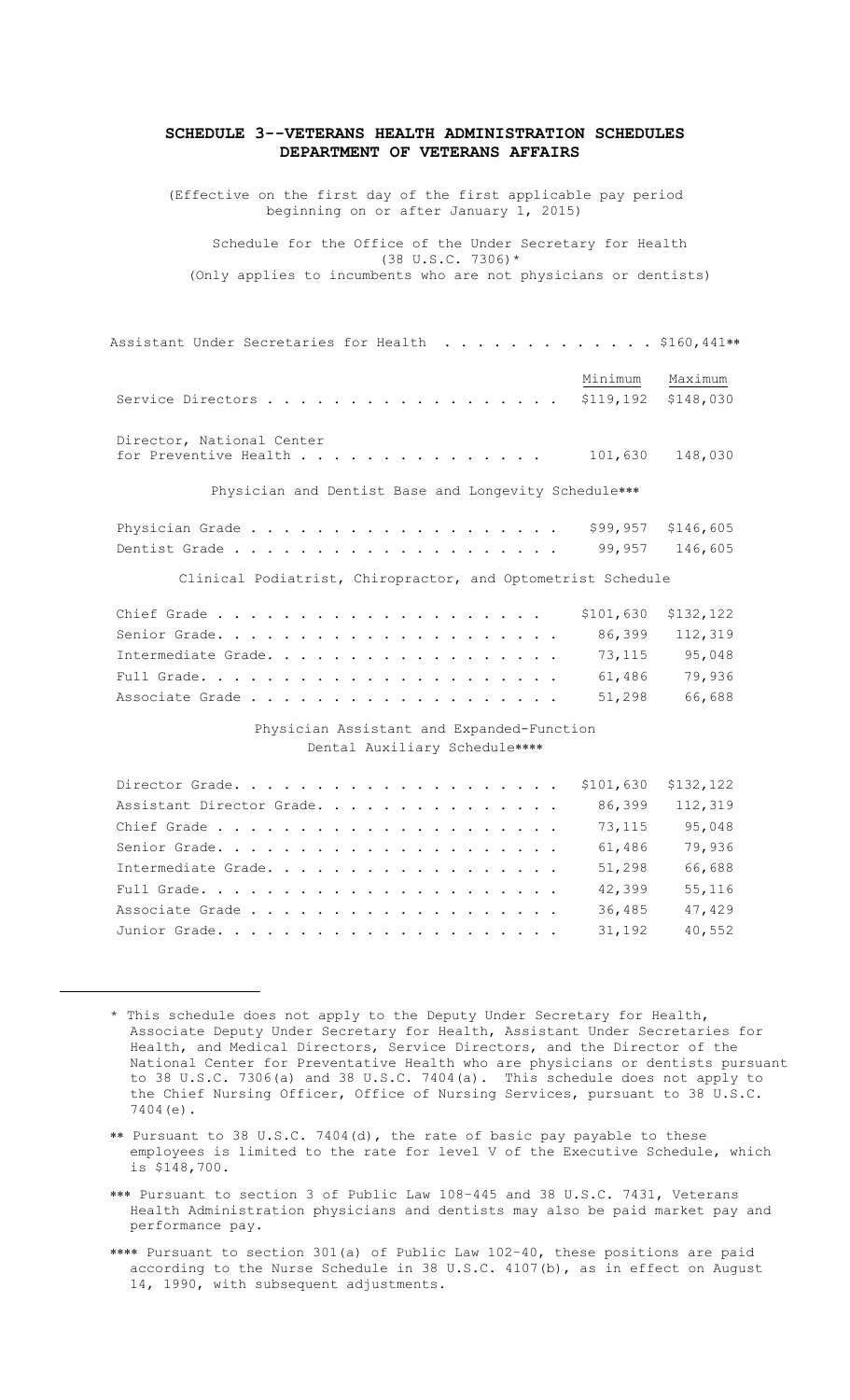## **SCHEDULE 4--SENIOR EXECUTIVE SERVICE**

(Effective on the first day of the first applicable pay period beginning on or after January 1, 2015)

|                                                           | Minimum | Maximum |
|-----------------------------------------------------------|---------|---------|
| Agencies with a Certified SES                             |         |         |
| Performance Appraisal System $\ldots$ \$121,956 \$183,300 |         |         |
|                                                           |         |         |

Agencies without a Certified SES Performance Appraisal System . . . . . . . . \$121,956 \$168,700

### **SCHEDULE 5--EXECUTIVE SCHEDULE**

(Effective on the first day of the first applicable pay period beginning on or after January 1, 2015)

## **SCHEDULE 6--VICE PRESIDENT AND MEMBERS OF CONGRESS**

(Effective on the first day of the first applicable pay period beginning on or after January 1, 2015)

| Members of the House of Representatives. 174,000           |  |
|------------------------------------------------------------|--|
| Delegates to the House of Representatives. 174,000         |  |
| Resident Commissioner from Puerto Rico 174,000             |  |
| President pro tempore of the Senate. 193,400               |  |
| Majority leader and minority leader of the Senate. 193,400 |  |
| Majority leader and minority leader of the House           |  |
|                                                            |  |
| Speaker of the House of Representatives. 223,500           |  |

## **SCHEDULE 7--JUDICIAL SALARIES**

(Effective on the first day of the first applicable pay period beginning on or after January 1, 2015)

| Chief Justice of the United States \$258,100       |  |
|----------------------------------------------------|--|
| Associate Justices of the Supreme Court. 246,800   |  |
|                                                    |  |
|                                                    |  |
| Judges of the Court of International Trade 201,100 |  |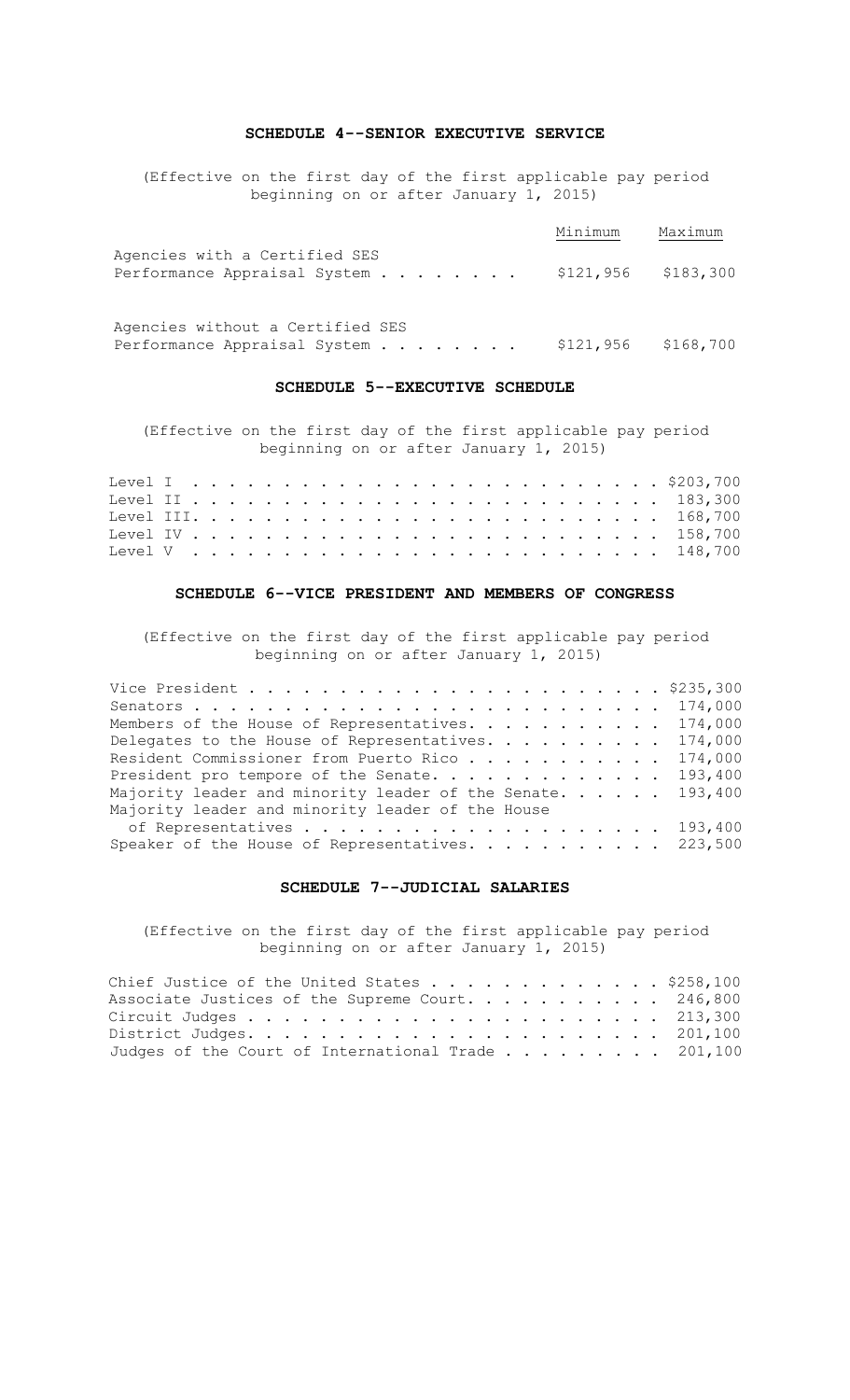### **SCHEDULE 8--PAY OF THE UNIFORMED SERVICES (Effective January 1, 2015)**

### **Part I--MONTHLY BASIC PAY YEARS OF SERVICE (COMPUTED UNDER 37 U.S.C. 205)**

| Pay Grade   | 2 or less                | Over 2                   | Over <sub>3</sub>        | Over 4                          | Over 6                                        | Over 8                  | Over 10                     | Over 12     | Over 14     | Over 16      | Over 18     |
|-------------|--------------------------|--------------------------|--------------------------|---------------------------------|-----------------------------------------------|-------------------------|-----------------------------|-------------|-------------|--------------|-------------|
|             |                          |                          |                          |                                 |                                               | COMMISSIONED OFFICERS   |                             |             |             |              |             |
| $0 - 10**$  |                          | $-$                      | -                        |                                 |                                               | -                       |                             |             |             |              |             |
| $O - 9$     |                          |                          |                          |                                 |                                               | $\qquad \qquad -$       |                             |             |             |              |             |
| $O - 8$     | \$9,946.20               | \$10,272.00              | \$10,488.30              | \$10,548.60                     | \$10,818.60                                   | \$11,269.20             | \$11,373.90                 | \$11,802.00 | \$11,924.70 | \$12, 293.40 | \$12,827.10 |
| $O - 7$     | 8,264.40                 | 8,648.40                 | 8,826.00                 | 8,967.30                        | 9,222.90                                      | 9,475.80                | 9,767.70                    | 10,059.00   | 10,351.20   | 11,269.20    | 12,043.80   |
| $O-6$       | 6,186.60                 | 6,796.80                 | 7,242.90                 | 7,242.90                        | 7,270.50                                      | 7,582.20                | 7,623.30                    | 7,623.30    | 8,056.50    | 8,822.40     | 9,272.10    |
| $O-5$       | 5,157.60                 | 5,810.10                 | 6,212.10                 | 6,288.00                        | 6,539.10                                      | 6,689.10                | 7,019.10                    | 7,261.50    | 7,574.70    | 8,053.80     | 8,281.20    |
| $O-4$       | 4,449.90                 | 5, 151.30                | 5,495.10                 | 5,571.60                        | 5,890.50                                      | 6,232.80                | 6,659.10                    | 6,990.60    | 7,221.00    | 7,353.60     | 7,430.10    |
| $0 - 3$ *** | 3,912.60                 | 4,435.20                 | 4,787.10                 | 5,219.40                        | 5,469.60                                      | 5,744.10                | 5,921.10                    | 6, 213.00   | 6,365.40    | 6, 365.40    | 6, 365.40   |
| $0 - 2$ *** | 3,380.70                 | 3,850.20                 | 4,434.30                 | 4,584.00                        | 4,678.50                                      | 4,678.50                | 4,678.50                    | 4,678.50    | 4,678.50    | 4,678.50     | 4,678.50    |
| $0 - 1***$  | 2,934.30                 | 3,054.30                 | 3,692.10                 | 3,692.10                        | 3,692.10                                      | 3,692.10                | 3,692.10                    | 3,692.10    | 3,692.10    | 3,692.10     | 3,692.10    |
|             |                          |                          |                          | COMMISSIONED OFFICERS WITH OVER |                                               |                         | 4 YEARS ACTIVE DUTY SERVICE |             |             |              |             |
|             |                          |                          |                          |                                 | AS AN ENLISTED MEMBER OR WARRANT OFFICER **** |                         |                             |             |             |              |             |
| $O-3E$      |                          |                          | $\qquad \qquad -$        | \$5,219.40                      | \$5,469.60                                    | \$5,744.10              | \$5,921.10                  | \$6, 213.00 | \$6,459.30  | \$6,600.90   | \$6,793.20  |
| $O-2E$      | $\overline{\phantom{a}}$ | $\overline{\phantom{0}}$ | $\overline{\phantom{a}}$ | 4,584.00                        | 4,678.50                                      | 4,827.60                | 5,079.00                    | 5,273.10    | 5,418.00    | 5,418.00     | 5,418.00    |
| $O-1E$      | $\overline{\phantom{m}}$ | $\overline{\phantom{0}}$ | $\overline{\phantom{a}}$ | 3,692.10                        | 3,942.30                                      | 4,088.40                | 4,237.20                    | 4,383.60    | 4,584.00    | 4,584.00     | 4,584.00    |
|             |                          |                          |                          |                                 |                                               | <b>WARRANT OFFICERS</b> |                             |             |             |              |             |
| $W-5$       |                          |                          |                          |                                 |                                               |                         |                             |             |             |              |             |
| $W - 4$     | \$4,043.40               | \$4,349.70               | \$4,474.20               | \$4,597.20                      | \$4,808.70                                    | \$5,018.10              | \$5,229.90                  | \$5,548.80  | \$5,828.10  | \$6,094.20   | \$6,311.70  |
| $W-3$       | 3,692.40                 | 3,846.30                 | 4,004.10                 | 4,056.00                        | 4,221.30                                      | 4,546.80                | 4,885.50                    | 5,045.10    | 5,229.60    | 5,419.80     | 5,761.50    |
| $W-2$       | 3,267.30                 | 3,576.30                 | 3,671.70                 | 3,736.80                        | 3,948.90                                      | 4,278.30                | 4,441.50                    | 4,602.00    | 4,798.50    | 4,951.80     | 5,091.00    |
| $W-1$       | 2,868.30                 | 3,176.70                 | 3,259.80                 | 3,435.00                        | 3,642.60                                      | 3,948.30                | 4,091.10                    | 4,290.30    | 4,486.80    | 4,641.30     | 4,783.20    |

Basic pay is limited to the rate of basic pay for level II of the Executive Schedule in effect during calendar year 2014, which is \$15,125.10 per month for officers at pay grades O-7 through O-10, and limited to the rate of basic pay for level V of the Executive Schedule in effect during calendar year 2015, which is \$12,391.80 per month, for officers at O-6 and below.

\*\* For officers serving as Chairman or Vice Chairman of the Joint Chiefs of Staff, Chief of Staff of the Army, Chief of Naval Operations, Chief of Staff of the Air Force, Commandant of the Marine Corps, Commandant of the Coast Guard, Chief of the National Guard Bureau, or commander of a unified or specified combatant command (as defined in 10 U.S.C. 161(c)), basic pay for this grade is calculated to be \$21,147.30 per month, regardless of cumulative years of service computed under 37 U.S.C. 205. Nevertheless, actual basic pay for these officers is limited to the rate of basic pay for level II of the Executive Schedule in effect during calendar year 2014, which is \$15,125.10 per month.

\*\*\* Does not apply to commissioned officers who have been credited with over 4 years of active duty service an enlisted member or warrant officer.

\*\*\*\* Reservists with at least 1,460 points as an enlisted member, a warrant officer, or a warrant officer and an enlisted member which are creditable toward reserve retirement also qualify for these rates.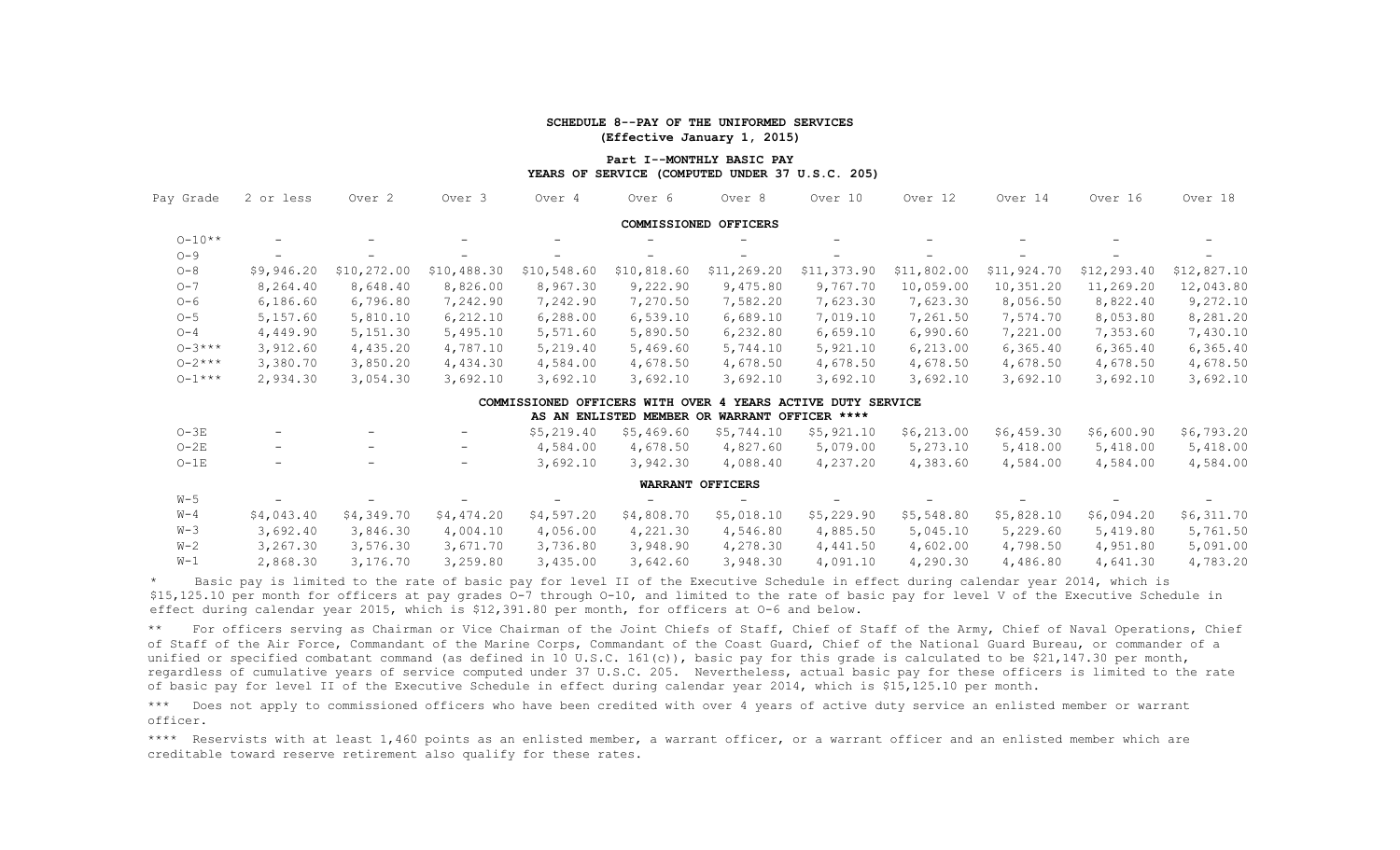### **SCHEDULE 8--PAY OF THE UNIFORMED SERVICES (PAGE 2) (Effective January 1, 2015)**

### **Part I--MONTHLY BASIC PAY YEARS OF SERVICE (COMPUTED UNDER 37 U.S.C. 205)**

| Pay Grade   | Over 20       | Over 22        | Over 24       | Over 26       | Over 28               | Over 30      | Over 32                     | Over 34       | Over 36       | Over 38       | Over 40       |
|-------------|---------------|----------------|---------------|---------------|-----------------------|--------------|-----------------------------|---------------|---------------|---------------|---------------|
|             |               |                |               |               | COMMISSIONED OFFICERS |              |                             |               |               |               |               |
| $0 - 10**$  | $$16,072.20*$ | $$16, 150.50*$ | $$16,486.80*$ | $$17,071.50*$ | $$17,071.50*$         |              | $$17, 925.30* $17, 925.30*$ | $$18,821.10*$ | $$18,821.10*$ | $$19,762.50*$ | $$19,762.50*$ |
| $O - 9$     | 14,056.80     | 14,259.90      | 14,552.10     | 15,062.40     | 15,062.40             | $15,816.00*$ | 15,816.00*                  | $16,606.80*$  | $16,606.80*$  | $17,436.90*$  | $17,436.90*$  |
| $O - 8$     | 13,319.10     | 13,647.30      | 13,647.30     | 13,647.30     | 13,647.30             | 13,989.00    | 13,989.00                   | 14,338.50     | 14,338.50     | 14,338.50     | 14,338.50     |
| $O - 7$     | 12,043.80     | 12,043.80      | 12,043.80     | 12,105.60     | 12,105.60             | 12,347.70    | 12,347.70                   | 12,347.70     | 12,347.70     | 12,347.70     | 12,347.70     |
| $O-6$       | 9,721.50      | 9,977.10       | 10,236.00     | 10,738.20     | 10,738.20             | 10,952.40    | 10,952.40                   | 10,952.40     | 10,952.40     | 10,952.40     | 10,952.40     |
| $O - 5$     | 8,506.50      | 8,762.40       | 8,762.40      | 8,762.40      | 8,762.40              | 8,762.40     | 8,762.40                    | 8,762.40      | 8,762.40      | 8,762.40      | 8,762.40      |
| $O - 4$     | 7,430.10      | 7,430.10       | 7,430.10      | 7,430.10      | 7,430.10              | 7,430.10     | 7,430.10                    | 7,430.10      | 7,430.10      | 7,430.10      | 7,430.10      |
| $0 - 3***$  | 6,365.40      | 6, 365.40      | 6,365.40      | 6, 365.40     | 6, 365.40             | 6, 365.40    | 6,365.40                    | 6, 365.40     | 6, 365.40     | 6, 365.40     | 6, 365.40     |
| $0 - 2$ *** | 4,678.50      | 4,678.50       | 4,678.50      | 4,678.50      | 4,678.50              | 4,678.50     | 4,678.50                    | 4,678.50      | 4,678.50      | 4,678.50      | 4,678.50      |
| $0 - 1***$  | 3,692.10      | 3,692.10       | 3,692.10      | 3,692.10      | 3,692.10              | 3,692.10     | 3,692.10                    | 3,692.10      | 3,692.10      | 3,692.10      | 3,692.10      |

#### **COMMISSIONED OFFICERS WITH OVER 4 YEARS ACTIVE DUTY SERVICE**

|         |            |            |            |            |            | AS AN ENLISTED MEMBER OR WARRANT OFFICER**** |            |            |            |            |            |
|---------|------------|------------|------------|------------|------------|----------------------------------------------|------------|------------|------------|------------|------------|
| $O-3E$  | \$6,793.20 | \$6,793.20 | \$6,793.20 | \$6,793.20 | \$6,793.20 | \$6,793.20                                   | \$6,793.20 | \$6,793.20 | \$6,793.20 | \$6,793.20 | \$6,793.20 |
| $O-2E$  | 5,418.00   | 5,418.00   | 5,418.00   | 5,418.00   | 5,418.00   | 5,418.00                                     | 5,418.00   | 5,418.00   | 5,418.00   | 5,418.00   | 5,418.00   |
| $O-1E$  | 4,584.00   | 4,584.00   | 4,584.00   | 4,584.00   | 4,584.00   | 4,584.00                                     | 4,584.00   | 4,584.00   | 4,584.00   | 4,584.00   | 4,584.00   |
|         |            |            |            |            |            | <b>WARRANT OFFICERS</b>                      |            |            |            |            |            |
| W-5     | \$7,189.50 | \$7,554.30 | \$7,825.80 | \$8,126.70 | \$8,126.70 | \$8,533.50                                   | \$8,533.50 | \$8,959.80 | \$8,959.80 | \$9,408.30 | \$9,408.30 |
| $W - 4$ | 6,523.80   | 6,835.80   | 7,092.00   | 7,384.20   | 7,384.20   | 7,531.80                                     | 7,531.80   | 7,531.80   | 7,531.80   | 7,531.80   | 7,531.80   |
| $W-3$   | 5,992.50   | 6,130.50   | 6,277.50   | 6,477.30   | 6,477.30   | 6,477.30                                     | 6,477.30   | 6,477.30   | 6,477.30   | 6,477.30   | 6,477.30   |
| $W-2$   | 5,257.50   | 5,366.70   | 5,453.70   | 5,453.70   | 5,453.70   | 5,453.70                                     | 5,453.70   | 5,453.70   | 5,453.70   | 5,453.70   | 5,453.70   |
| $W-1$   | 4,956.00   | 4,956.00   | 4,956.00   | 4,956.00   | 4,956.00   | 4,956.00                                     | 4,956.00   | 4,956.00   | 4,956.00   | 4,956.00   | 4,956.00   |

\* Basic pay is limited to the rate of basic pay for level II of the Executive Schedule in effect during calendar year 2014, which is \$15,125.10 per month for officers at pay grades O-7 through O-10, and limited to the rate of basic pay for level V of the Executive Schedule in effect during calendar year 2015, which is \$12,391.80 per month, for officers at O-6 and below.

\*\* For officers serving as Chairman or Vice Chairman of the Joint Chiefs of Staff, Chief of Staff of the Army, Chief of Naval Operations, Chief of Staff of the Air Force, Commandant of the Marine Corps, Commandant of the Coast Guard, Chief of the National Guard Bureau, or commander of a unified or specified combatant command (as defined in 10 U.S.C. 161(c)), basic pay for this grade is calculated to be \$21,147.30 per month, regardless of cumulative years of service computed under 37 U.S.C. 205. Nevertheless, actual basic pay for these officers is limited to the rate of basic pay for level II of the Executive Schedule in effect during calendar year 2014, which is \$15,125.10 per month.

\*\*\* Does not apply to commissioned officers who have been credited with over 4 years of active duty service as an enlisted member or warrant officer.

\*\*\*\* Reservists with at least 1,460 points as an enlisted member, a warrant officer, or a warrant officer and an enlisted member which are creditable toward reserve retirement also qualify for these rates.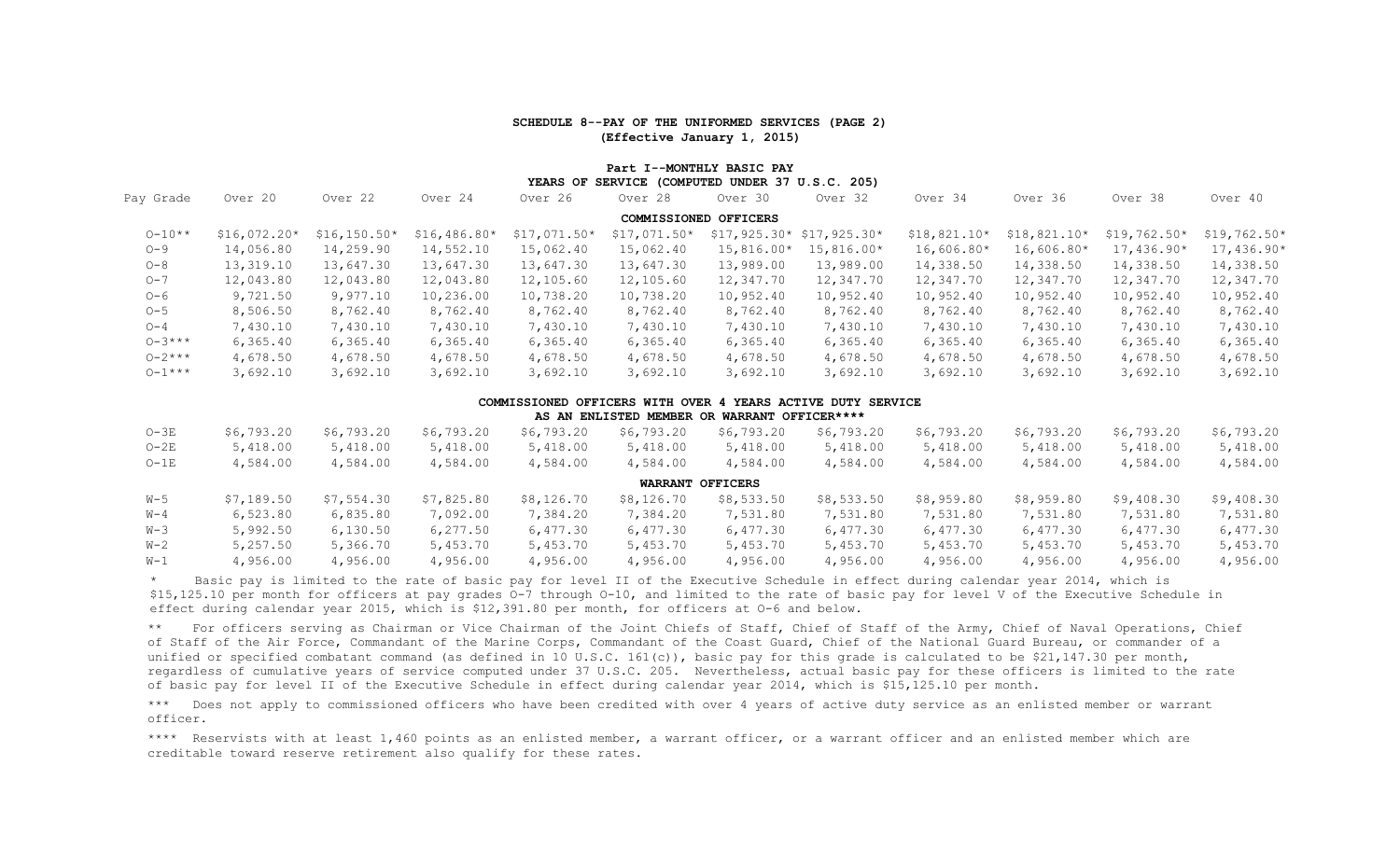### **SCHEDULE 8--PAY OF THE UNIFORMED SERVICES (PAGE 3) (Effective January 1, 2015)**

### **Part I--MONTHLY BASIC PAY**

### **YEARS OF SERVICE (COMPUTED UNDER 37 U.S.C. 205)**

| Pay Grade     | 2 or less  | Over <sub>2</sub> | Over <sub>3</sub>        | Over 4                   | Over 6                  | Over 8                   | Over 10           | Over 12    | Over 14    | Over 16                  | Over 18    |  |
|---------------|------------|-------------------|--------------------------|--------------------------|-------------------------|--------------------------|-------------------|------------|------------|--------------------------|------------|--|
|               |            |                   |                          |                          | <b>ENLISTED MEMBERS</b> |                          |                   |            |            |                          |            |  |
| $E-9*$        | $-$        |                   | $\overline{\phantom{0}}$ | $-$                      | $-$                     | $\qquad \qquad -$        | \$4,885.20        | \$4,995.90 | \$5,135.40 | \$5,299.20               | \$5,465.10 |  |
| $E - 8$       | $-$        | $\qquad \qquad -$ | -                        | $\overline{\phantom{0}}$ | $-$                     | \$3,999.00               | 4,175.70          | 4,285.20   | 4,416.60   | 4,558.80                 | 4,815.30   |  |
| $E - 7$       | \$2,780.10 | \$3,034.20        | \$3,150.30               | \$3,304.20               | \$3,424.50              | 3,630.90                 | 3,747.00          | 3,953.40   | 4,125.00   | 4,242.30                 | 4,367.10   |  |
| $E-6$         | 2,404.50   | 2,645.70          | 2,762.40                 | 2,876.10                 | 2,994.60                | 3,261.00                 | 3,364.80          | 3,565.80   | 3,627.30   | 3,672.00                 | 3,724.20   |  |
| $E - 5$       | 2,202.90   | 2,350.80          | 2,464.50                 | 2,580.60                 | 2,761.80                | 2,951.40                 | 3,107.10          | 3,125.70   | 3,125.70   | 3,125.70                 | 3,125.70   |  |
| $E - 4$       | 2,019.60   | 2,122.80          | 2,238.00                 | 2,351.40                 | 2,451.60                | 2,451.60                 | 2,451.60          | 2,451.60   | 2,451.60   | 2,451.60                 | 2,451.60   |  |
| $E-3$         | 1,823.40   | 1,938.00          | 2,055.30                 | 2,055.30                 | 2,055.30                | 2,055.30                 | 2,055.30          | 2,055.30   | 2,055.30   | 2,055.30                 | 2,055.30   |  |
| $E - 2$       | 1,734.00   | 1,734.00          | 1,734.00                 | 1,734.00                 | 1,734.00                | 1,734.00                 | 1,734.00          | 1,734.00   | 1,734.00   | 1,734.00                 | 1,734.00   |  |
| $E-1**$       | 1,546.80   | 1,546.80          | 1,546.80                 | 1,546.80                 | 1,546.80                | 1,546.80                 | 1,546.80          | 1,546.80   | 1,546.80   | 1,546.80                 | 1,546.80   |  |
| $E - 1$ * * * | 1,430.40   | $-$               | $\overline{\phantom{0}}$ | $-$                      | $-$                     | $\overline{\phantom{0}}$ | $\qquad \qquad -$ | $-$        | $-$        | $\overline{\phantom{0}}$ | -          |  |

\* For noncommissioned officers serving as Sergeant Major of the Army, Master Chief Petty Officer of the Navy or Coast Guard, Chief Master Sergeant of the Air Force, Sergeant Major of the Marine Corps, Senior Enlisted Advisor to the Chairman of the Joint Chiefs of Staff, or Senior Enlisted Advisor to the Chief of the National Guard Bureau, basic pay for this grade is \$7,894.50 per month, regardless of cumulative years of service under 37 U.S.C. 205.

\*\* Applies to personnel who have served 4 months or more on active duty.

\*\*\* Applies to personnel who have served less than 4 months on active duty.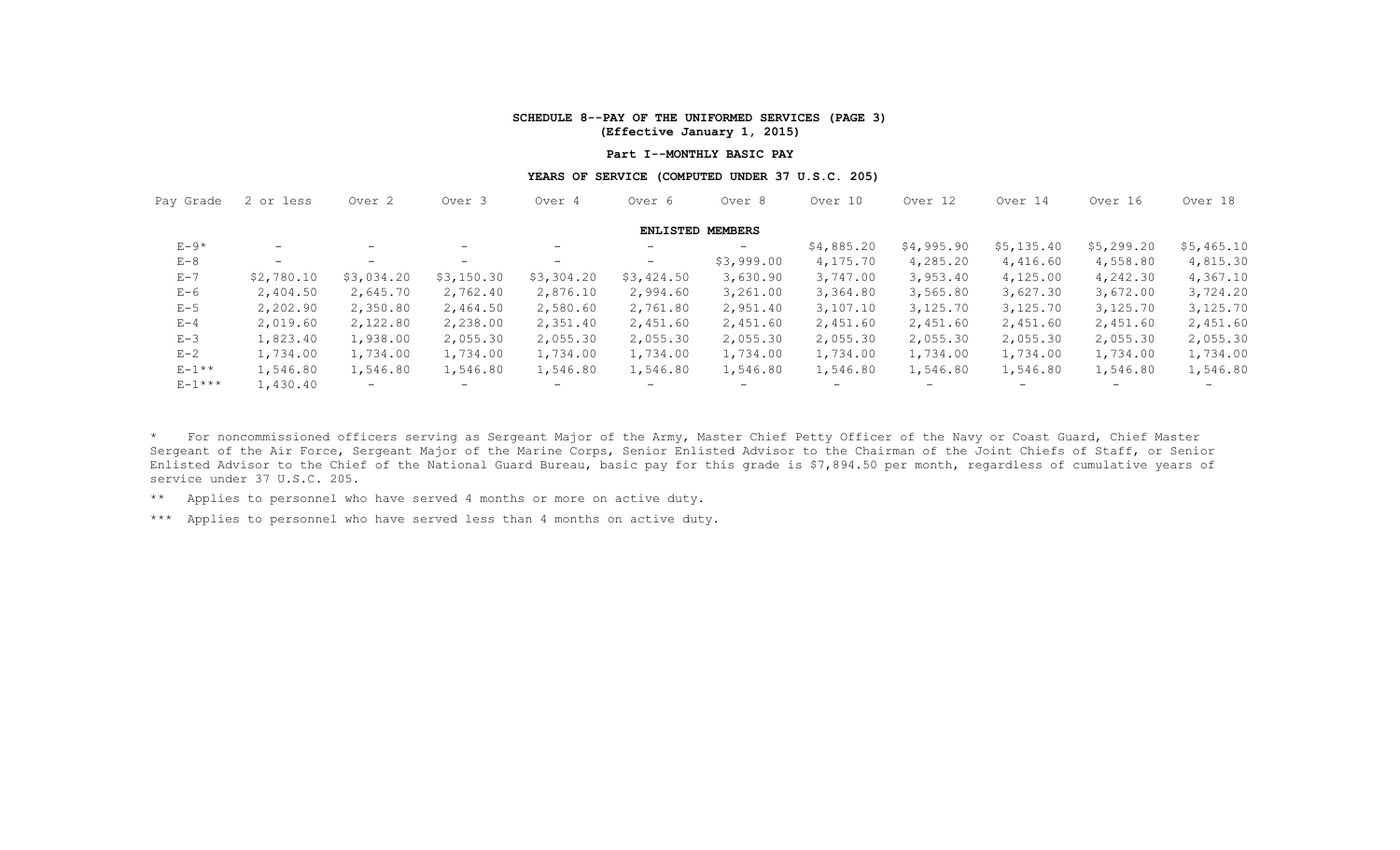### **SCHEDULE 8--PAY OF THE UNIFORMED SERVICES (PAGE 4) (Effective January 1, 2015)**

#### **Part I--MONTHLY BASIC PAY**

### **YEARS OF SERVICE (COMPUTED UNDER 37 U.S.C. 205)**

| Pay Grade | Over 20    | Over 22    | Over 24                  | Over 26                  | Over 28                  | Over 30                  | Over 32                  | Over 34    | Over 36                  | Over 38                  | Over 40    |
|-----------|------------|------------|--------------------------|--------------------------|--------------------------|--------------------------|--------------------------|------------|--------------------------|--------------------------|------------|
|           |            |            |                          |                          | <b>ENLISTED MEMBERS</b>  |                          |                          |            |                          |                          |            |
| $E-9*$    | \$5,730.30 | \$5,954.70 | \$6,190.50               | \$6,551.70               | \$6,551.70               | \$6,879.00               | \$6,879.00               | \$7,223.10 | \$7,223.10               | \$7,584.60               | \$7,584.60 |
| $E - 8$   | 4,945.20   | 5,166.60   | 5,289.30                 | 5,591.40                 | 5,591.40                 | 5,703.60                 | 5,703.60                 | 5,703.60   | 5,703.60                 | 5,703.60                 | 5,703.60   |
| $E - 7$   | 4,415.40   | 4,577.70   | 4,664.70                 | 4,996.20                 | 4,996.20                 | 4,996.20                 | 4,996.20                 | 4,996.20   | 4,996.20                 | 4,996.20                 | 4,996.20   |
| $E-6$     | 3,724.20   | 3,724.20   | 3,724.20                 | 3,724.20                 | 3,724.20                 | 3,724.20                 | 3,724.20                 | 3,724.20   | 3,724.20                 | 3,724.20                 | 3,724.20   |
| $E - 5$   | 3,125.70   | 3,125.70   | 3,125.70                 | 3,125.70                 | 3,125.70                 | 3,125.70                 | 3,125.70                 | 3,125.70   | 3,125.70                 | 3,125.70                 | 3,125.70   |
| $E - 4$   | 2,451.60   | 2,451.60   | 2,451.60                 | 2,451.60                 | 2,451.60                 | 2,451.60                 | 2,451.60                 | 2,451.60   | 2,451.60                 | 2,451.60                 | 2,451.60   |
| $E-3$     | 2,055.30   | 2,055.30   | 2,055.30                 | 2,055.30                 | 2,055.30                 | 2,055.30                 | 2,055.30                 | 2,055.30   | 2,055.30                 | 2,055.30                 | 2,055.30   |
| $E - 2$   | 1,734.00   | 1,734.00   | 1,734.00                 | 1,734.00                 | 1,734.00                 | 1,734.00                 | 1,734.00                 | 1,734.00   | 1,734.00                 | 1,734.00                 | 1,734.00   |
| $E-1**$   | 1,546.80   | 1,546.80   | 1,546.80                 | 1,546.80                 | 1,546.80                 | 1,546.80                 | 1,546.80                 | 1,546.80   | 1,546.80                 | 1,546.80                 | 1,546.80   |
| $E-1***$  | $-$        | $-$        | $\overline{\phantom{0}}$ | $\overline{\phantom{0}}$ | $\overline{\phantom{0}}$ | $\overline{\phantom{0}}$ | $\overline{\phantom{a}}$ | $-$        | $\overline{\phantom{0}}$ | $\overline{\phantom{0}}$ |            |

\* For noncommissioned officers serving as Sergeant Major of the Army, Master Chief Petty Officer of the Navy or Coast Guard, Chief Master Sergeant of the Air Force, Sergeant Major of the Marine Corps, Senior Enlisted Advisor to the Chairman of the Joint Chiefs of Staff, or Senior Enlisted Advisor to the Chief of the National Guard Bureau, basic pay for this grade is \$7,894.50 per month, regardless of cumulative years of service under 37 U.S.C. 205.

\*\* Applies to personnel who have served 4 months or more on active duty.

\*\*\* Applies to personnel who have served less than 4 months on active duty.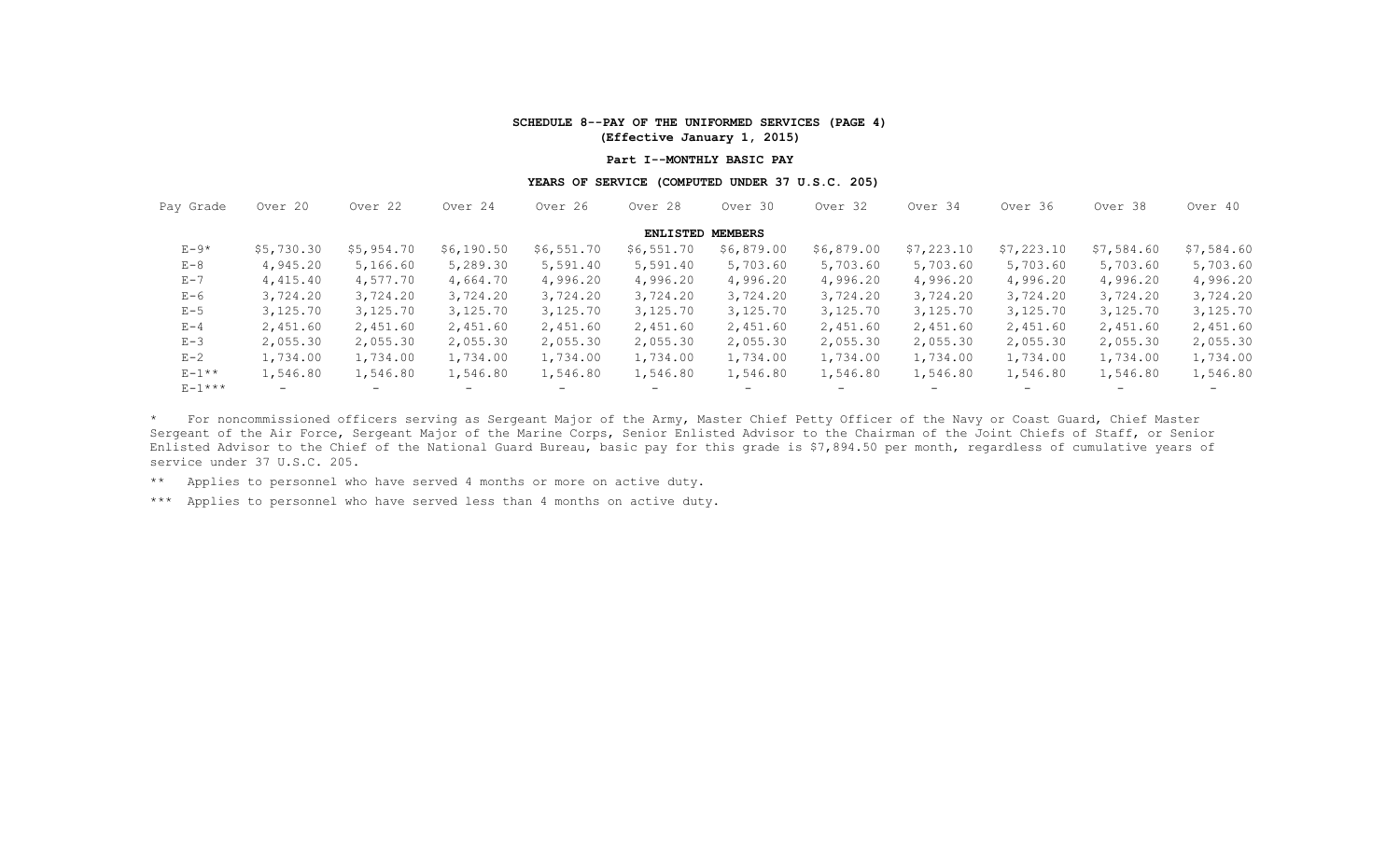### **SCHEDULE 8--PAY OF THE UNIFORMED SERVICES (PAGE 5)**

## **Part II--RATE OF MONTHLY CADET OR MIDSHIPMAN PAY**

The rate of monthly cadet or midshipman pay authorized by 37 U.S.C. 203(c) is \$1,027.20.

Note: As a result of the enactment of sections 602–604 of Public Law 105–85, the National Defense Authorization Act for Fiscal Year 1998, the Secretary of Defense now has the authority to adjust the rates of basic allowances for subsistence and housing. Therefore, these allowances are no longer adjusted by the President in conjunction with the adjustment of basic pay for members of the uniformed services. Accordingly, the tables of allowances included in previous orders are not included here.